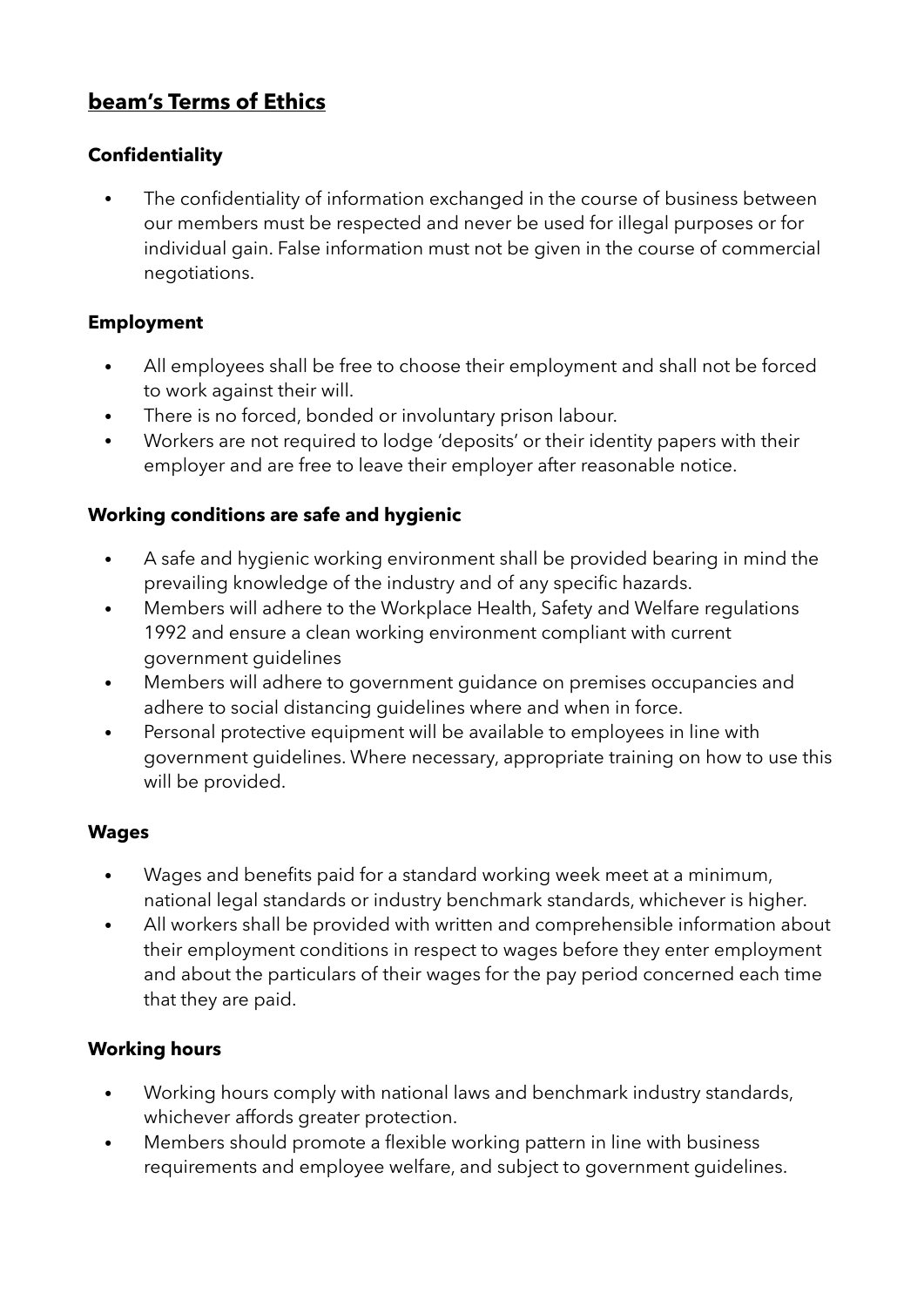- Overtime shall be voluntary, shall not exceed the maximum legally permitted number of hours.
- Implementation of overtime and rate of pay will always comply with national legislation in place.
- Appropriate safeguards are taken to protect the workers' health and safety.

## **No child labour**

• No child under the age of 16 shall be employed in a role which does not comply with the relevant International Labour Organization (ILO) standards or any work that is likely to be hazardous or to interfere with the child's or young person's education or to be harmful to their health or physical, mental, spiritual, moral or social development.

# **No discrimination is practiced**

- There is no discrimination in hiring, compensation, access to training, promotion, termination or retirement based on race, caste, national origin, religion, age, disability (visible and non-visible), gender, marital or civil partnership status, sexual orientation, religious or philosophical belief, pregnancy or maternity, gender re-assignment, union membership or political affiliation.
- Members must ensure they provide an environment where employees are treated with respect, courtesy and fairness, promoting equal opportunities for all.
- Members will recognise initiatives with the aim of forwarding diversity & inclusion, for example the Sunflower Lanyard which represents hidden disabilities.

# **Modern Slavery**

- Members must ensure they are not directly engaged in slavery, servitude, forced and compulsory labour or human trafficking and must comply with all anti-slavery and human trafficking laws, statutes, regulations and codes from time to time in force including but not limited to the Modern Slavery Act 2015.
- Physical abuse or discipline, the threat of physical abuse, sexual or other harassment and verbal abuse or other forms of intimidation shall be prohibited.
- Members must take steps they consider reasonable and proportionate, having regard to the nature of their business, to identify potential high and medium risks of slavery, servitude, forced and compulsory labour or human trafficking in their supply chains.
- To the extent it is commercially practicable members should use their buying power to influence their suppliers from such prohibited activities.